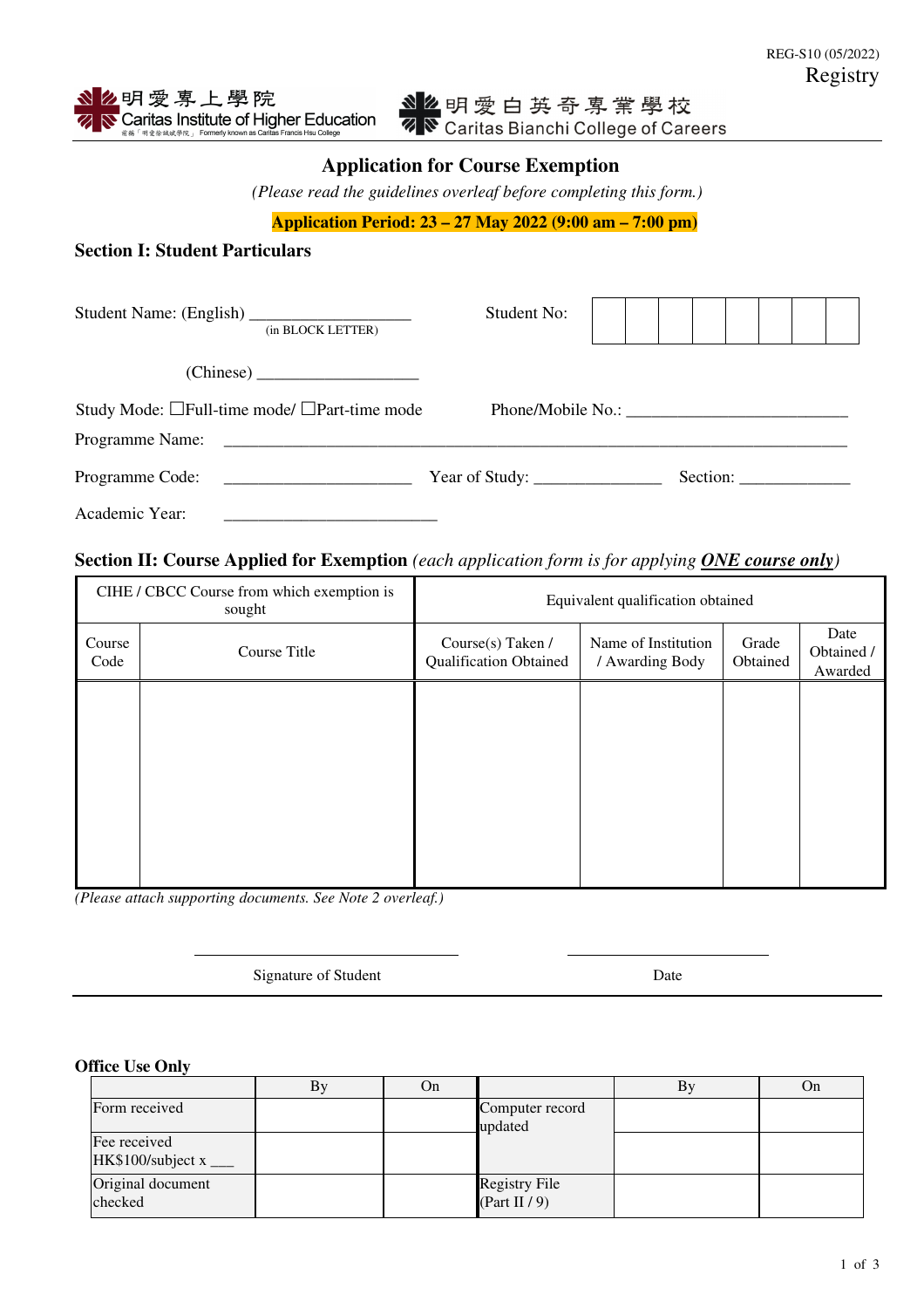### Section III: To be completed by Dean / Head / Delegate of **the School / Department offering the course concerned):**

|    | <b>General Criteria</b>                                                                                                                                                                                                                                               |               | Assessment                 |
|----|-----------------------------------------------------------------------------------------------------------------------------------------------------------------------------------------------------------------------------------------------------------------------|---------------|----------------------------|
| 1. | Matching of course contents/study<br>hours between the prior course and<br>the course offered by<br>Institute/College at or above 70%*<br>(Course similarity at or above 80%)<br>for exemption for courses offered<br>by the School of Social Sciences <sup>*</sup> ) | $\Box$ Met    | $\Box$ Not met<br>Remarks: |
| 2. | Grade attained in the prior course at<br>or above " $C$ " #<br>(At or above Grade "B" in the prior<br>course for exemption for courses<br>offered by the School of Social<br>Sciences $#$ )                                                                           | $\Box$ Met    | $\Box$ Not met<br>Remarks: |
| 3. | Level/QF Level of the prior course<br>matched with that of the course<br>offered by Institute/College                                                                                                                                                                 | $\square$ Met | $\Box$ Not met<br>Remarks: |
| 4. | Prior course studied within 6 years                                                                                                                                                                                                                                   | $\square$ Met | $\Box$ Not met<br>Remarks: |

Application is  $\Box$  recommended  $\Box$  not recommended (Reason:

\_\_\_\_\_\_\_\_\_\_\_\_\_\_\_\_\_\_\_\_\_\_\_\_\_\_\_\_\_\_\_\_\_\_\_\_\_\_\_\_\_\_\_\_\_\_\_\_\_\_\_\_\_\_\_\_\_\_\_\_\_\_\_\_\_\_\_\_\_\_\_\_\_\_\_\_\_\_\_\_\_\_\_\_\_\_\_\_\_)

- **\_\_\_\_ \_**  Signature Dean of School / Department Head / Delegate Date (Name in BLOCK LETTER)
- **Section IV: For Generic Courses Only (Language courses, GE required courses and IT related course)**

**To be completed by Dean / Head / Delegate of the School / Department of the Programme enrolled by the student):** 

Application is  $\Box$  recommended  $\Box$  not recommended (Reason:

Signature Dean of School / Department Head / Delegate Date (Name in BLOCK LETTER)

 **\_\_\_\_ \_** 

\_\_\_\_\_\_\_\_\_\_\_\_\_\_\_\_\_\_\_\_\_\_\_\_\_\_\_\_\_\_\_\_\_\_\_\_\_\_\_\_\_\_\_\_\_\_\_\_\_\_\_\_\_\_\_\_\_\_\_\_\_\_\_\_\_\_\_\_\_\_\_\_\_\_\_\_\_\_\_\_\_\_\_\_\_\_\_\_\_)

### **Section V: To be completed by the Registrar**

Application is  $\Box$  approved  $\Box$  not approved

Signature Date Registrar Registrar Date (Name in BLOCK LETTER)

 $(\Box$  Please " $\checkmark$ " the appropriate box.)